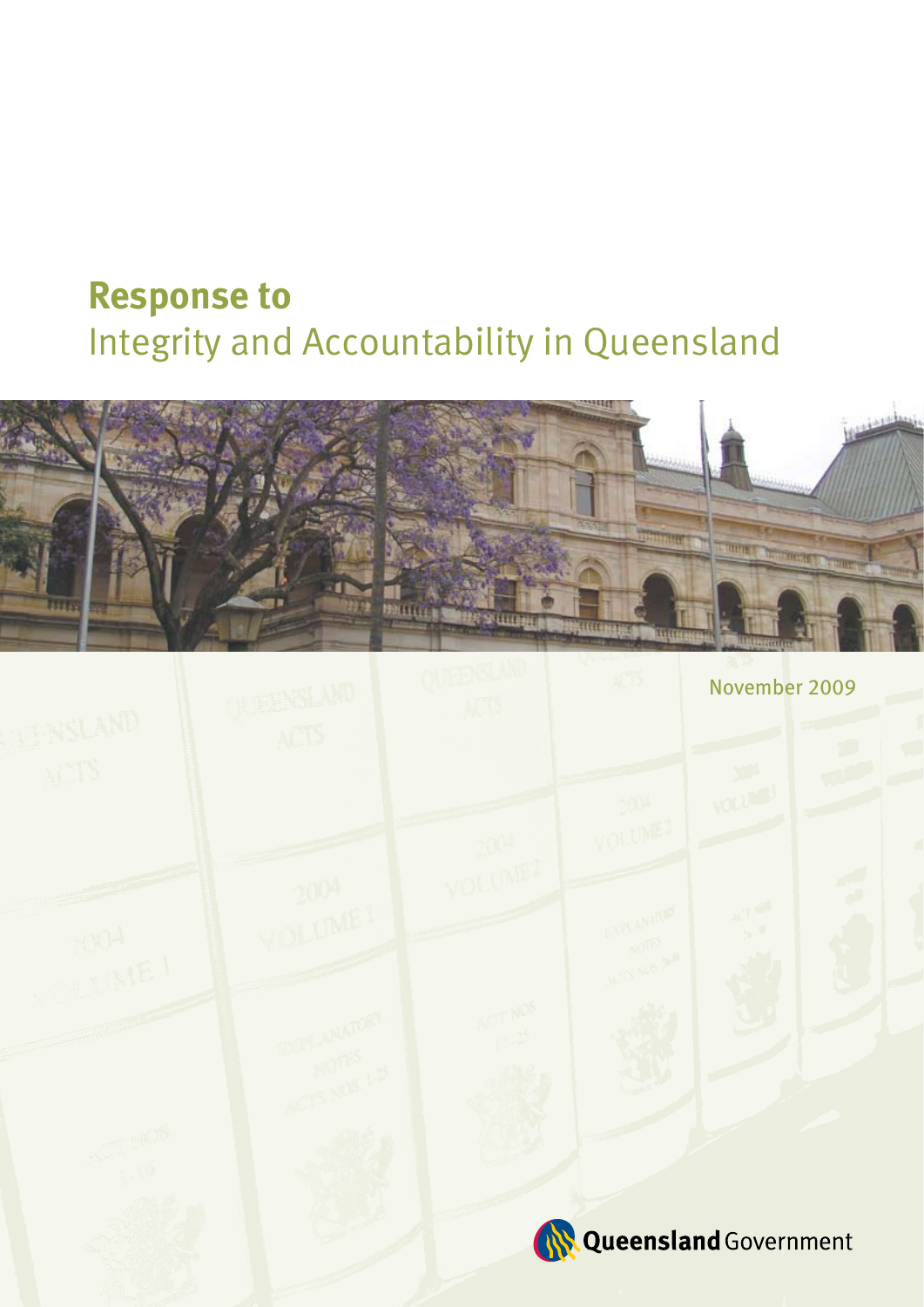© The State of Queensland (Department of the Premier and Cabinet) 2009.

Published by the Queensland Government, November 2009, 100 George Street, Brisbane Qld 4000

The Queensland Government supports and encourages the dissemination and exchange of information. However, copyright protects this document. The State of Queensland has no objection to this material being reproduced, made available online or electronically but only if it is recognised as the owner of the copyright and this material remains unaltered. Copyright enquiries about this publication should be directed to the Department of the Premier and Cabinet by email to copyright@premiers.qld.gov.au or in writing to PO Box 15185, City East Qld 4002.

Copies of this publication can be obtained by contacting (07) 3224 2974 or at www.premiers.qld.gov.au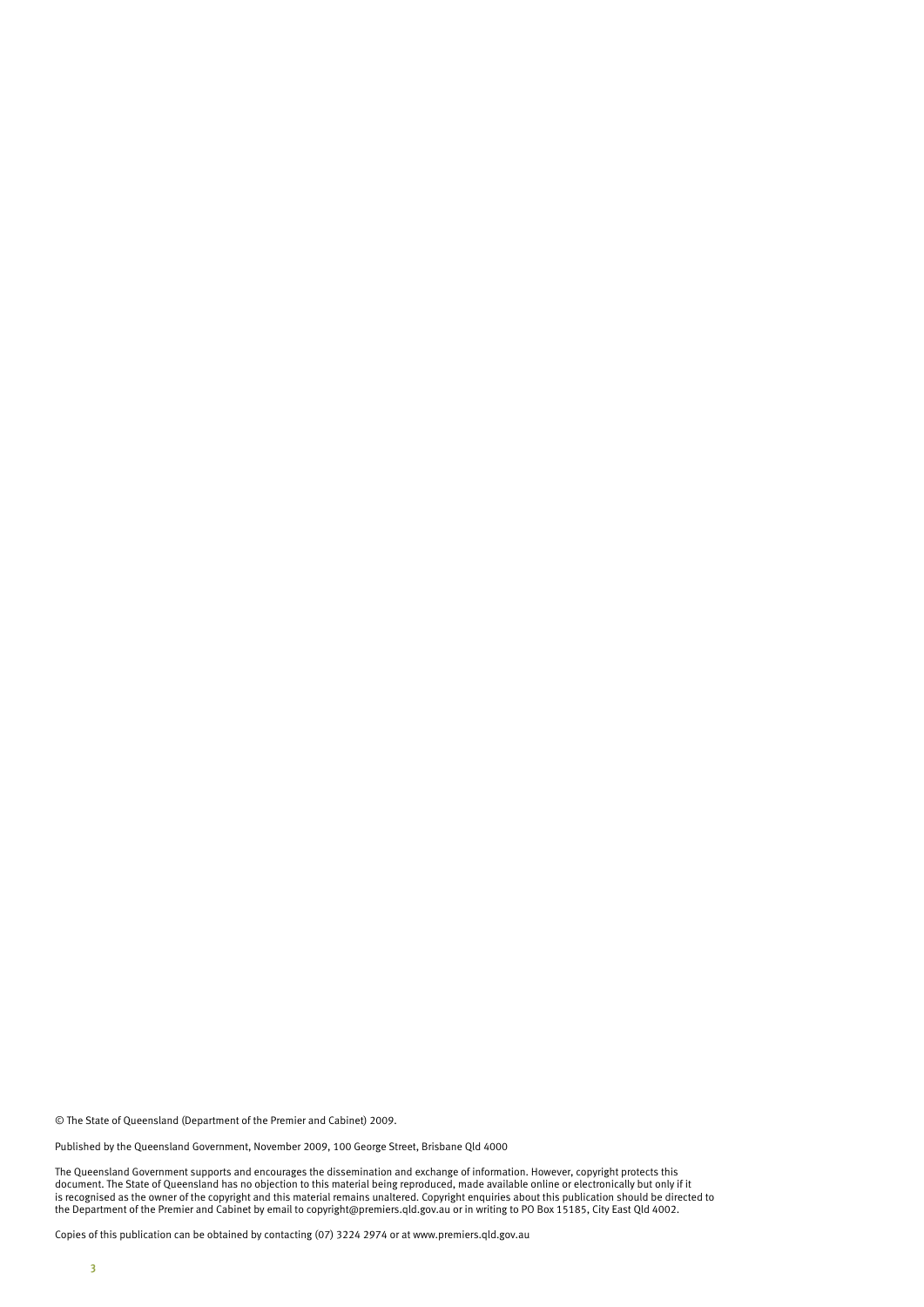## **Contents**

| <b>Premier's foreword</b>                                                            | 5  |
|--------------------------------------------------------------------------------------|----|
| Introduction                                                                         | 7  |
| Queensland's integrity and accountability reforms - putting principles into practice | 8  |
| <b>Strong rules</b>                                                                  | 8  |
| <b>Strong culture</b>                                                                | 10 |
| <b>Strong scrutiny</b>                                                               | 11 |
| <b>Strong enforcement</b>                                                            | 14 |
| Conclusion                                                                           | 15 |
| Appendix 1: Members of the Integrity Round Table                                     | 16 |
| Appendix 2: Accountability - how does Queensland compare? (as at August 2009)        | 17 |
| Appendix 3: Implementation summary                                                   | 18 |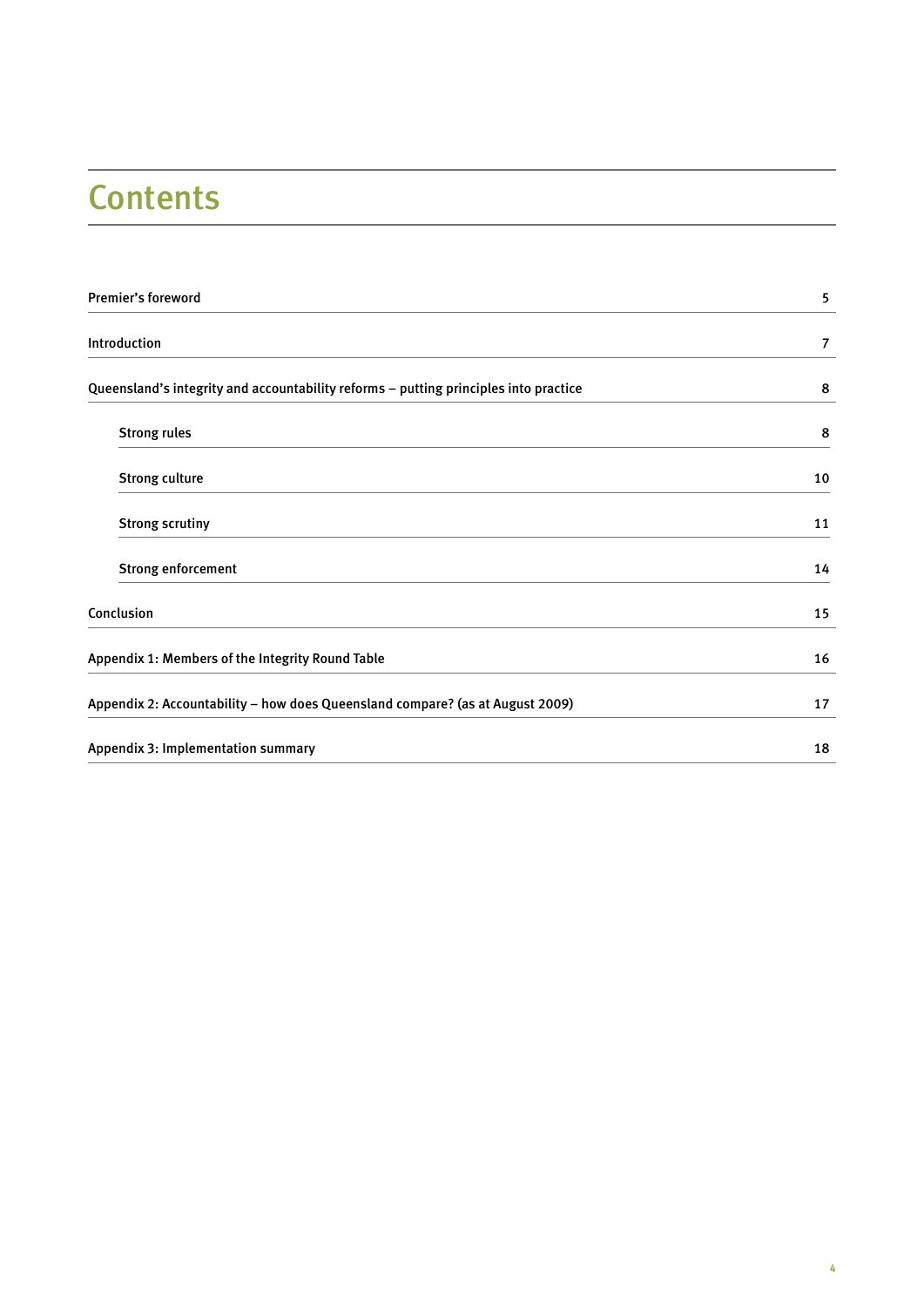## Premier's foreword

Queensland is a State in transformation.

This transformation is not confined to the modernisation of our economy or to the remarkable demographic changes in our population. The way government does business in Queensland is changing and our systems need to change with it.

Today we face challenges never imagined 20 years ago.

Government has a duty to continually adjust to meet these new challenges and put Queensland in the best position to face the challenges of the future.

Over the next 12 months the Queensland Government will implement the most comprehensive suite of integrity and accountability reforms in the past 20 years.

These reforms will shape the Queensland of tomorrow.

They will give Queenslanders greater access to their government.

They will drive a culture of the highest ethical standards harder.

They will shine the bright light of scrutiny across more areas of public office.

They will ensure expectations are clearer.

They will make certain the options to deal with those who don't meet their ethical obligations are stronger.

And they will ensure Queensland continues to lead the nation in delivering open and accountable government.

I want to thank the members of the Integrity Round Table for their considerable contribution to this process.

Most of all, I want to thank the hundreds of Queenslanders who took up the challenge to be involved in the integrity and accountability review.

As I said at the outset, the job of delivering integrity and accountability in government is never done.

These reforms are a significant step but they are not the last.

As Queensland grows and evolves, the Queensland Government will continue to drive reform to ensure our integrity and accountability framework keeps pace.

**ANNA BLIGH MP PREMIER OF QUEENSLAND**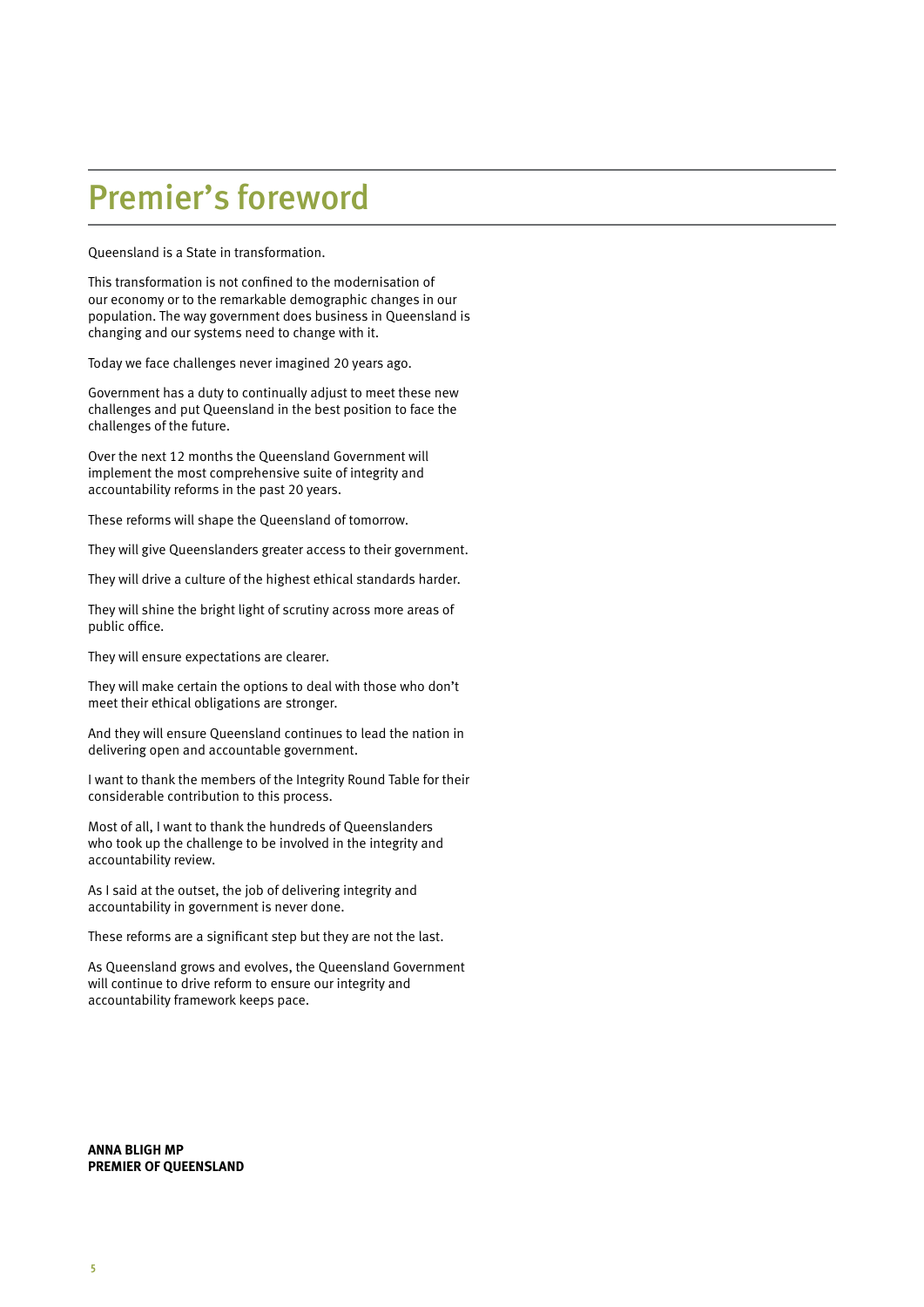## Background to Queensland's integrity and accountability review

On 6 August 2009, the government released the discussion paper, *Integrity and Accountability in Queensland* (the discussion paper) to facilitate public discussion on the issue of integrity and accountability.

The paper posed 35 questions around a central theme: how can Queensland's integrity and accountability framework be improved and strengthened?

As part of the consultation process, the Premier convened a round table of experts to consider the feedback received and provide government with expert advice to assist in strengthening Queensland's integrity system. The membership of the Integrity Round Table is available in Appendix 1.

Between 25 August –15 September 2009, the Attorney-General and a number of the round table members took part in a series of nine discussion forums with local community leaders across Queensland to consider this issue. Forums were held at Toowoomba, the Sunshine Coast, Townsville, Cairns, Rockhampton, Mackay, Bundaberg, the Gold Coast and Brisbane.

The Premier, the Attorney-General and round table members also participated in two online forums which gave members of the public the opportunity to log on and submit questions for discussion and response live online.

Submissions to the discussion paper closed on 16 September 2009. More than 200 submissions have been accepted by the Department of the Premier and Cabinet. Individual submissions received in response to the discussion paper can be accessed at [www.premiers.qld.gov.](http://www.premiers.qld.gov.au/community-issues.aspx) [au/community-issues.aspx](http://www.premiers.qld.gov.au/community-issues.aspx)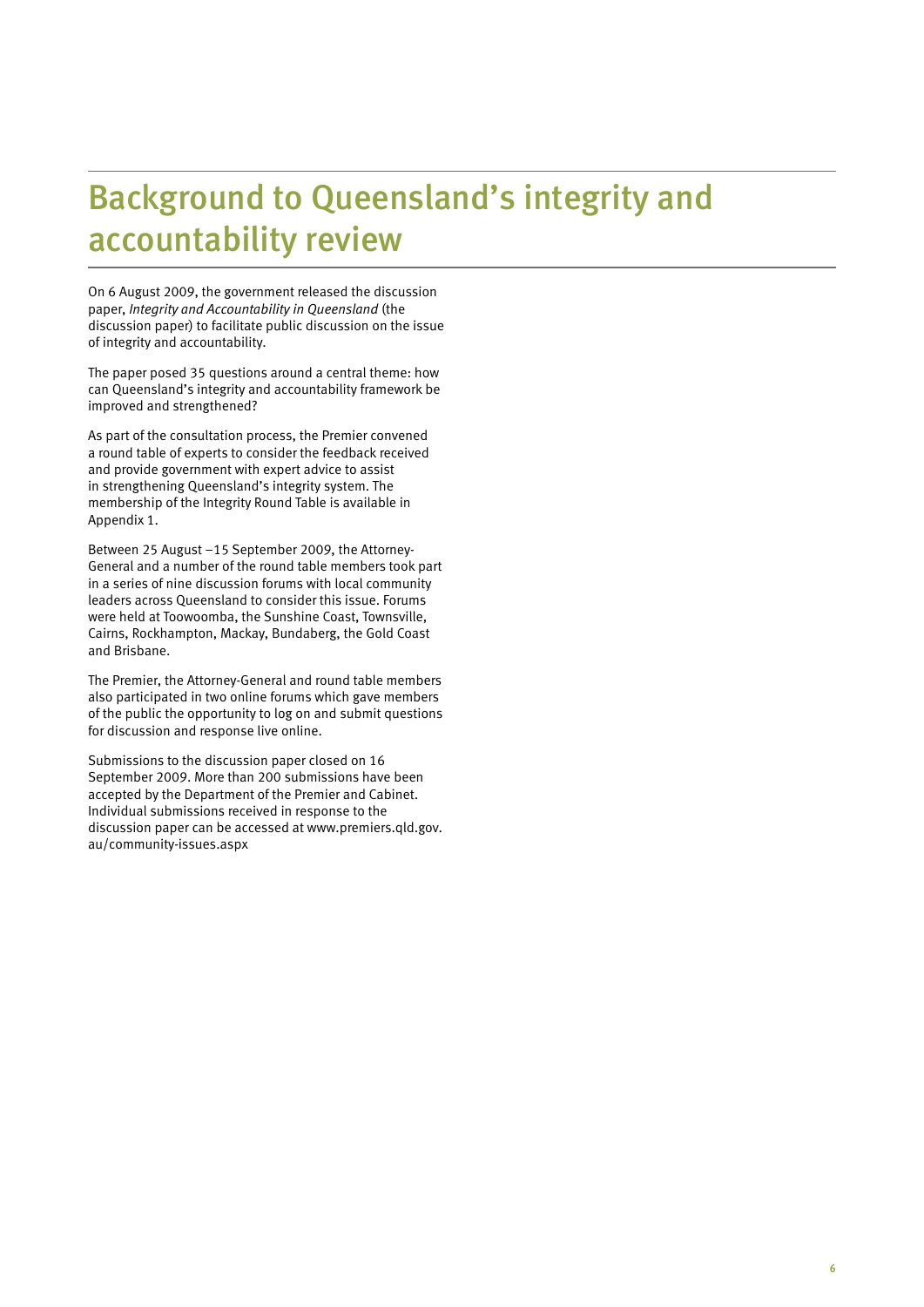## Introduction

In many ways Queensland is leading the nation on integrity and accountability. As new challenges have emerged, Queensland's framework has adapted and evolved to meet them.

However, it has been 20 years since Queensland's integrity framework was comprehensively reviewed.

On 6 August 2009, the Queensland Government released the discussion paper *Integrity and Accountability* in Queensland (including an inter-jurisdictional comparison of Queensland's integrity and accountability mechanisms – refer to Appendix 2) to prompt public discussion on integrity and accountability issues. The Premier also convened a round table of experts to advise the government on possible reforms to Queensland's integrity and accountability framework.

Many public submissions to the discussion paper noted that Queensland already has in place a robust and comprehensive integrity and accountability framework. However, many submissions also identified areas which could be strengthened. In response, the Queensland Government has developed a program of integrity reform, including both legislative and administrative improvements, aimed at ensuring that Queensland stays at the forefront of open and accountable government.

**This program of reform will have regard to four key principles which have been identified as underpinning a robust integrity and accountability framework. They are:**

- **strong rules**
- **strong culture**
- **strong scrutiny**
- **strong enforcement.**

These are the foundations upon which the Queensland integrity and accountability framework is built, and will form the basis for the next stage of reforms set out in this paper.

The reforms span across the full range of public office holders from Cabinet Ministers to Members of Parliament, ministerial staff, public servants and statutory office holders.

**The message is clear; this government expects the highest standards of integrity and accountability from everyone in public office.**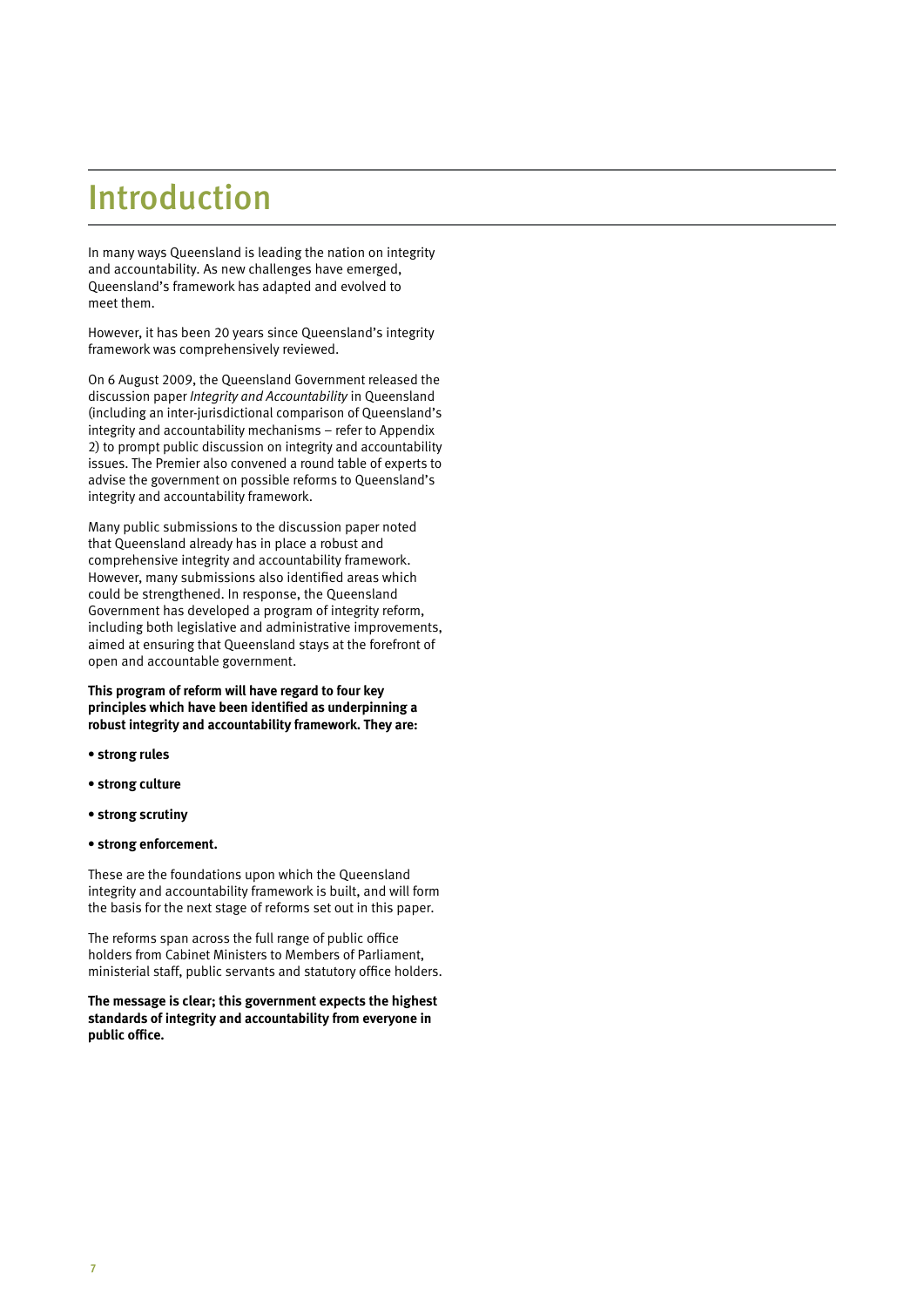## Queensland's integrity and accountability reforms – putting principles into practice

The reforms require both legislative and administrative changes. A number of reforms can be actioned immediately. These immediate legislative reforms will be included in a new Integrity Bill 2009 which will be introduced by the end of 2009. Similarly, many new administrative requirements will also be actioned on this timeframe.

Other reforms require more detailed consideration and will be implemented during 2010. An implementation summary is available in Appendix 3.

### **Strong rules**

Clear rules and standards form the core of a strong integrity system. These standards are incorporated in a wide range of documents comprising agency codes of conduct, legislation, institutional policies, financial reporting standards, procurement and recruitment policies.

An effective integrity system balances the proscription of prohibited behaviours with the positive expression of values and aspirations. This ensures that the standard of conduct aspired to is exemplary rather than operating to the prescribed minimum.

**The Queensland Government is committed to clear, consistent and comprehensive rules and standards; that is why we will:**

**Ban the payment of success fees to lobbyists for achieving favourable outcomes from government**

The payment of success fees to third party lobbyists on the basis that they have achieved a favourable outcome from government can give rise to a perception that the government's decision has been made on grounds other than merit.

Further, success fees may prompt lobbyists to push the boundaries of ethical conduct to achieve a certain outcome for their clients.

The new laws addressing success fees will not only apply to fees payable for procurement of government contracts, but will reach much further. For example, success fees will be banned if they are contingent on securing meetings with government representatives, or securing funding or securing changes to legislation, regulation or policy.

Lobbying is a necessary part of a healthy democracy; every person, organisation or interest group has a right to put their case forward to public officials. There is nothing untoward about seeking the assistance of a third-party lobbyist to assist in putting forward that case in the best possible way.

Government will always be open for legitimate businesses with worthwhile propositions, irrespective of the involvement of lobbyists. However, there is no place for the payment of success fees in interactions with government.

This will form part of the Integrity Bill 2009.

When: the Integrity Bill 2009 will be introduced by the end of 2009.

### **Create a legislative framework for the regulation of the lobbying industry**

The Queensland Government created a Register of Lobbyists and introduced the Queensland Contact with Lobbyists Code earlier this year. The code places obligations on government representatives as well as lobbyists to ensure that contact between lobbyists and government representatives is conducted in accordance with public expectations of transparency, integrity and honesty.

The Queensland Government will move to enshrine this code and its requirements in legislation. The new legislative regime for the regulation of lobbyists will be overseen by the Integrity Commissioner rather than the Director-General of the Department of the Premier and Cabinet, as is currently the case.

The application of lobbying requirements will be expanded to include lobbying in relation to Government Owned Corporations (GOCs) and local governments, in addition to Ministers, Parliamentary Secretaries, ministerial staff and public servants who are already covered by these restrictions.

This will form part of the Integrity Bill 2009.

When: the Integrity Bill 2009 will be introduced by the end of 2009.

**Introduce legislation which will govern ministerial staff and electorate officer employment and disciplinary processes**

Ministerial staff are currently employed under the *Public Service Act 2008* through the employing authority of the Director-General of the Department of the Premier and Cabinet. The government considers it is important that rules applicable to ministerial staff should be clear and easily accessible. For this reason, the government will move to introduce legislation similar to the Commonwealth *Members of Parliament (Staff) Act 1984*. This will ensure that there is a discrete framework for the employment of ministerial staff distinct from the public service, thus reflecting the way in which the roles of ministerial staff differ from the public service, providing clear direction on their rights and responsibilities.

Similarly, electorate officers operate in a unique environment and will be governed by this legislation specific to their positions.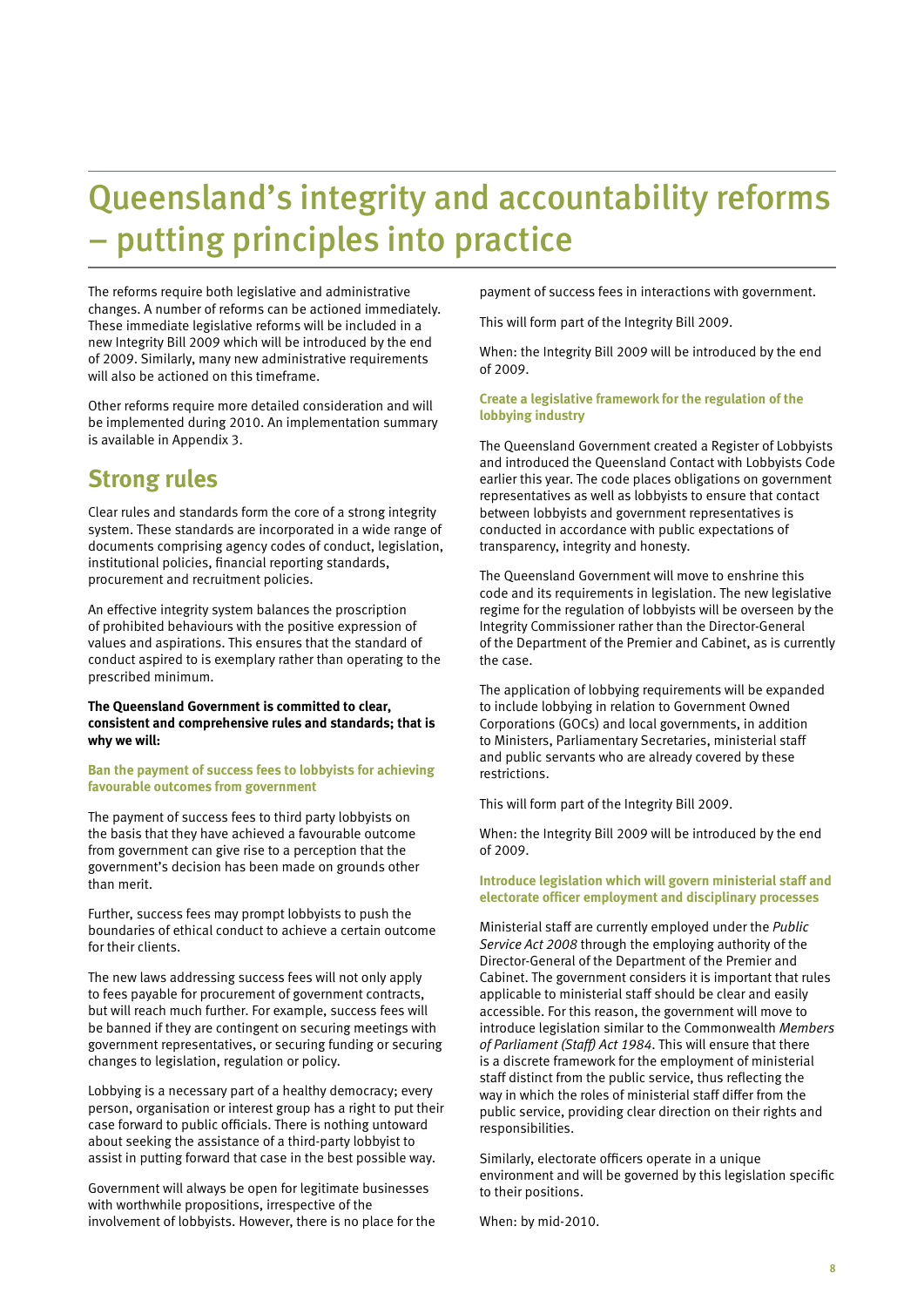### **Adopt a single code of conduct to be applied across the public sector**

Consultation revealed a broadly held view that although agency codes of conduct were well written and comprehensive, the variety and length of codes of conduct currently in existence was not ideal. Further, there was support for codes which focus on reinforcing positive values.

In response to this, the government will adopt a single Code of Conduct with a focus on clarity and the positive expression of public sector values. This will ensure consistent standards, enhance accessibility and through this, achieve greater awareness of values that underpin the public service.

### When: by mid-2010.

### **Introduce measures to require newly appointed public service officers and ministerial staff to disclose whether they have worked as lobbyists in the past two years**

The relationship between government and the lobbying industry has attracted considerable public concern. Restrictions on post-separation employment are already in existence in the public sector. However, to address ongoing concerns, the government will put in place complementary measures requiring newly appointed public service officers and ministerial staff to disclose to employers whether they have worked as lobbyists in the past two years. This will increase the transparency of interactions between government and the lobbying industry and ensure any conflicts of interest can be appropriately managed.

### When: by the end of 2009.

### **Create a statutory obligation on Members of Parliament to declare their pecuniary interests**

Currently, Members of Parliament are required to declare their pecuniary and other interests for the Register of Members' Interests in accordance with the Queensland Parliament's Standing Rules and Orders.

The Queensland Government will enshrine these requirements in legislation, under the *Parliament of Queensland Act 2001*.

When: by mid-2010.

### **Require all statutory office holders to declare their pecuniary interests**

Statutory office holders are in unique positions of power and it is critical that any conflicts of interest are appropriately managed. Statutory office holders are persons appointed to a statutory office under an Act, such as the Integrity Commissioner, the Chairperson of the Crime and Misconduct Commission (CMC) and the Information Commissioner.

Currently, there are inconsistent requirements across statutory office holders about whether they are required to complete pecuniary interest declarations.

The government will require all statutory office holders to provide a declaration of their pecuniary and other interests to the appropriate Minister and/or Parliamentary Committee.

When: by mid-2010.

### **Extend the application of the State Procurement Policy to ensure it applies to all statutory bodies, GOCs and special purpose vehicles where appropriate**

The government considers that the State Procurement Policy should be applied consistently across the public sector.

Currently, the full State Procurement Policy does not apply to all statutory bodies, GOCs and special purpose vehicles.

The government will review the application of the State Procurement Policy with a view to applying consistent requirements across the public sector, including statutory bodies and other government entities (including GOCs and special purpose vehicles), where appropriate.

When: by mid-2010.

### **Ensure consistent thresholds and requirements for declarations of gifts**

One focus of the integrity and accountability review process has been the consolidation of the various individual aspects of the state's current integrity framework into a logical and coherent whole. Existing discrepancies between the gift policies that apply to Ministers, Members of Parliament and public servants obscure the whole-of-government ethos underpinning the various gift and benefit policies and detract from the message such policies intend to generate.

In the interests of clarity and consistency, the government will implement consistent thresholds and requirements for declarations of gifts across government, including a new reporting threshold of \$150 retail value.

This means that the rules for receiving and declaring gifts will be the same for Ministers, Members of Parliament and public servants.

When: by the end of 2009.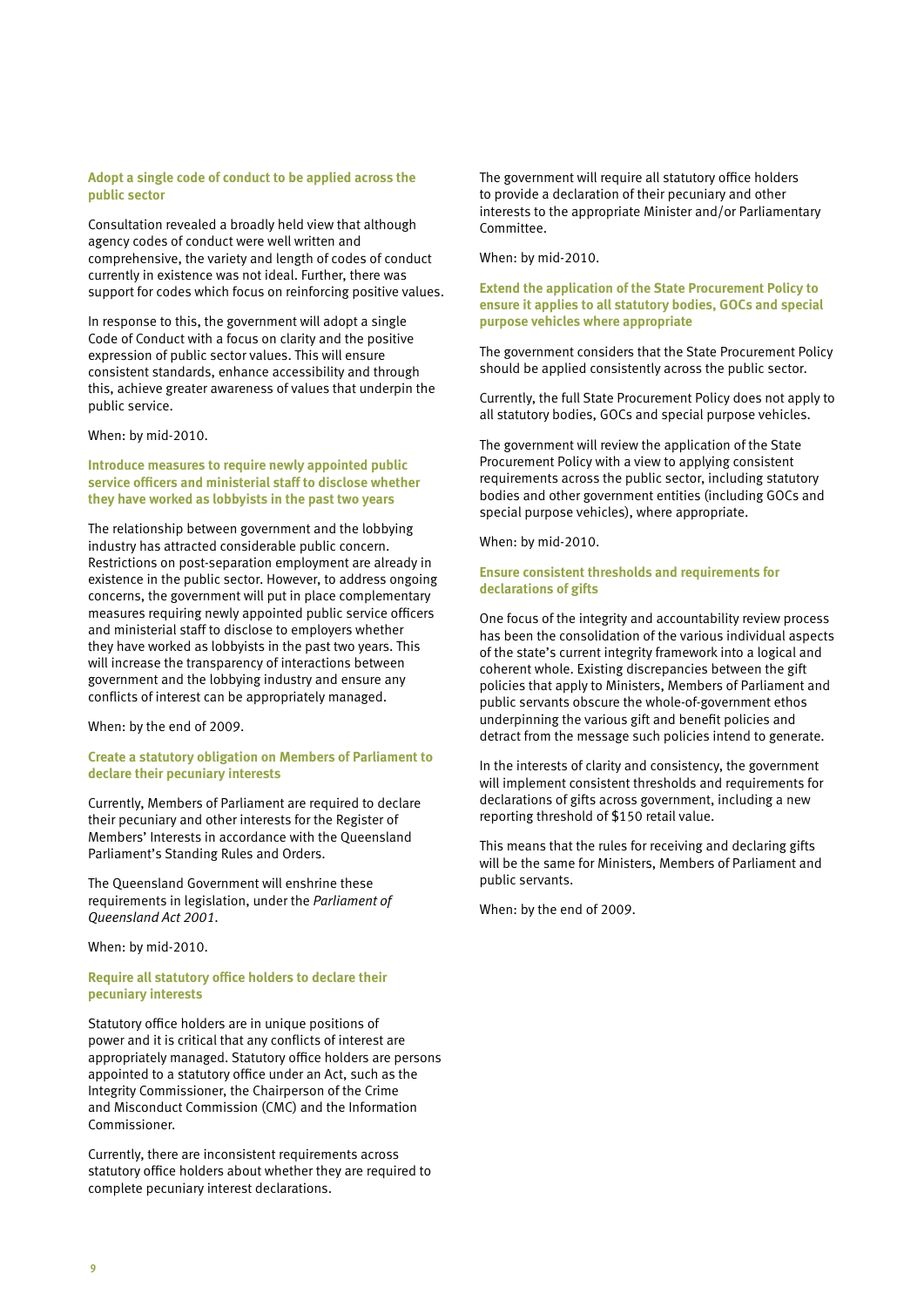### **Strong culture**

A robust integrity system requires a public sector culture that emphasises strong leadership, training and awareness and a conscious dedication to ethical values.

The examples set by leaders throughout the political sphere and the public sector are important in building and fostering a strong ethical culture. Leaders must communicate the importance of ethical decision-making in the workplace and they must promote ethical behaviour in their day–to-day actions and decisions.

Appropriate training is important to ensure all public officials are fully aware of the way that their ethical obligations should affect their conduct.

### **The Queensland Government is committed to developing and strengthening Queensland's ethical culture; that is why we will:**

#### **Reform the** *Whistleblowers Protection Act 1994*

The *Whistleblowers Protection Act 1994* enhances the legal protections for public officers and, in certain circumstances other persons, who expose wrongdoing. It is an important mechanism for facilitating scrutiny and supporting people who do the right thing and stand-up to wrongdoing. It is crucial in maintaining a strong ethical culture.

The reform of this Act will ensure that Queensland's legislation and practices are informed by present day best practice and are of the highest standard. The reforms will take account of the recommendations from the *Whistling While They Work* project and consider the establishment of a centralised system to ensure consistency in the handling of public interest disclosures.

When: by mid-2010.

### **Establish an Ethical Standards Branch within the Public Service Commission**

To strengthen and maintain Queensland's ethical culture it is important to support staff and public sector leaders in their day-to-day roles in an effort to always promote ethical decision-making. A new Ethical Standards Branch will assist all Queensland public service employees, including senior executive staff and agency heads, by providing independent advice on public sector ethics issues.

When: by mid-2010.

### **Enhance the role of the Public Sector Ethics Network**

The government will enhance the role of Queensland's Public Sector Ethics Network by requiring each agency to establish ethics contact officers to promote the government's integrity agenda for the public sector within agencies.

When: by end of 2009.

#### **Introduce mandatory annual training in ethical decision-making**

An overwhelming number of submissions to the discussion paper highlighted the importance of training and education in preventing misconduct and other unacceptable behaviours. There is already a range of training offered to public service officers. All new employees are required to undertake Code of Conduct training. In addition to this, the government will introduce mandatory annual training in ethical decision-making for the public sector.

When: by mid-2010.

### **Introduce legislation to allow government departments to issue apologies without the communications being taken as admissions of legal liability**

When government actions may have resulted in harm or concern to a person, it is important that the government responds appropriately, treating that person with respect and dignity.

There are concerns that an apology may be construed as an admission of legal liability, leaving the state exposed to action through the courts. The government acknowledges that, where appropriate, the offer of an apology can sometimes be the most appropriate response to a grievance or concern raised by a member of the public.

The government will therefore introduce legislation similar to other jurisdictions that will allow government departments to issue apologies to members of the public without these communications being taken as admissions of legal liability. This legislation will assist people and organisations to respond appropriately and effectively to situations where government actions may have caused harm and ensure the responsible officers take responsibility for their actions.

These amendments will not diminish the right of citizens to take legal action against the government if they choose to do so but will provide another option for dealing with these situations.

When: by mid-2010.

**Encourage unions to develop codes of conduct**

The push for high ethical standards may come from both inside and outside of government.

The Attorney-General and Minister for Industrial Relations will write to unions who represent public sector employees encouraging them to develop codes of conduct as an additional tool. This will assist them in performing their functions fairly and in the best interests of all members and to meet the highest ethical standards.

When: by the end of 2009.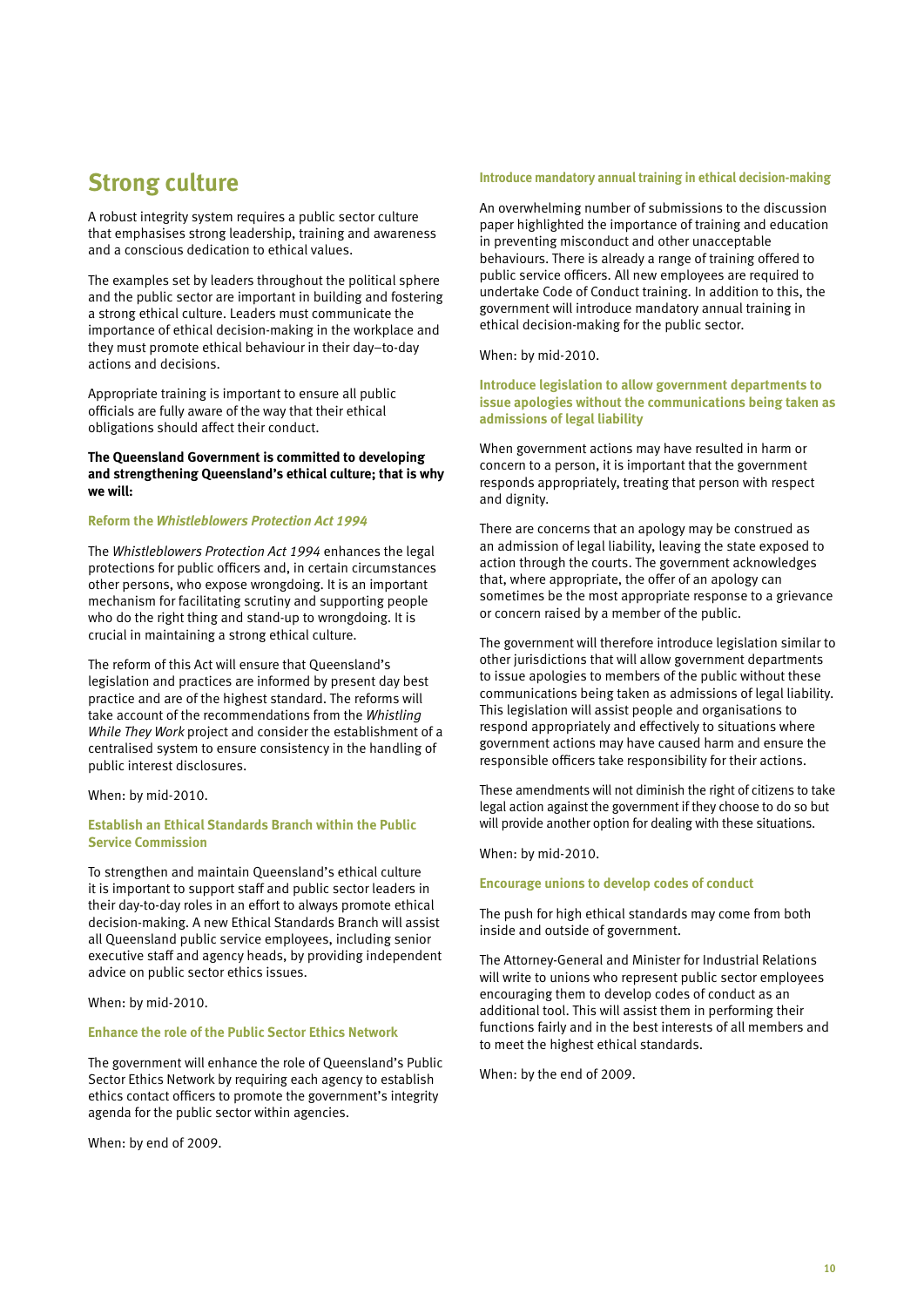### **Strong scrutiny**

Government must be accountable to the people it serves. The decisions that governments make, the processes that they undertake and information that they hold should be open and available to the public. Accountability is achieved through a combination of transparent government processes and strong scrutiny mechanisms.

Institutions such as Parliament and the media play important roles as forums in which practices can be examined, discussed and called to account. These fields promote public discussion of integrity issues. A free, effective Parliament, an open, active media and an informed public thus form a key part of any integrity system, ensuring the practices of government keep pace with public expectations.

A strong agency culture will foster the growth of internal scrutiny measures. However, there remains an imperative for the public sector to include oversight bodies responsible for monitoring the integrity of the conduct and culture of all public sector agencies.

**The Queensland Government is committed to achieving open and accountable government through strong scrutiny; that is why we will:** 

### **Expand and enhance the role of the Integrity Commissioner**

The role and responsibilities of the Integrity Commissioner will be significantly expanded. The Integrity Commissioner will be:

- accountable to Parliament through the Members' Ethics and Parliamentary Privileges Committee which will be renamed the Integrity, Ethics and Parliamentary Privileges Committee
- given oversight of the Queensland Register of Lobbyists
- able to provide advice to all Members of Parliament about any potential conflicts of interest in completion of declarations for the Register of Members' Interests
- required to report on whether chief executive officers have complied with their obligation to provide annual statements of interest to their responsible Minister
- given access to the Parliamentary Register of Related Persons' Interests.

The office of the Integrity Commissioner will be expanded and will function as an independent officer of Parliament, reporting through a revamped Integrity, Ethics and Parliamentary Privileges Committee. This will allow for more dedicated supervision of what will be an enhanced regulatory regime and further, will ensure complete independence in the performance of this function.

In February 2009, the government established the Queensland Register of Lobbyists and the Queensland Contact with Lobbyists Code, with the administration of both regimes being overseen by the Director-General of the Department of the Premier and Cabinet.

As part of the integrity reform process, the government will give the lobbyists' register and lobbyists' code a legislative basis and move responsibility for the oversight of these regimes to the Integrity Commissioner.

The Premier has committed to requiring all government Members of Parliament to meet with the Integrity Commissioner annually.

As a matter of good governance, the government will expand upon this and allow all Members of Parliament to seek advice from the Integrity Commissioner to discuss any potential conflicts of interest that may arise with their personal interests. This will ensure that all Parliamentarians have ongoing access to advice on their ethical obligations as members and how these obligations apply to their individual situation.

In addition, the Integrity Commissioner will be given the responsibility of reporting on whether chief executives have complied with their obligations under the *Public Service Act 2008* to lodge annual statements of interests with their responsible Minister. Chief executives will be required to provide a copy of their declarations to the Integrity Commissioner and the chief executive of the Public Service Commission at the same time as providing it to the Minister.

The government will also amend the Standing Orders of the Queensland Parliament to allow the Integrity Commissioner to access the Register of Related Persons' Interests to enable proper exercise of the Commissioner's function of providing advice to Members in relation to their statements of interest.

These reforms will form part of the Integrity Bill 2009.

When: the Integrity Bill 2009 will be introduced by the end of 2009.

### **Review the role of parliamentary committees in providing oversight of the legislative process**

The level of scrutiny of legislation provided by Queensland's unicameral Parliament was a focus of much public debate during the integrity and accountability review process. While there was discussion about the re-establishment of an upper house, mixed views were expressed through the consultation process and the implementation of such a decision would require a referendum, create greater ongoing costs for Queensland taxpayers, and be of questionable effectiveness in providing better scrutiny. For these reasons, the Queensland Government will not be pursuing this option.

However, through the consultation process strong views were expressed about the importance of strong oversight of the legislative processes.

A variety of unicameral governments have managed to achieve a high standard of parliamentary scrutiny through the use of other processes, such as the parliamentary committee system.

The government will establish a parliamentary inquiry to conduct a review and report by the end of May 2010. In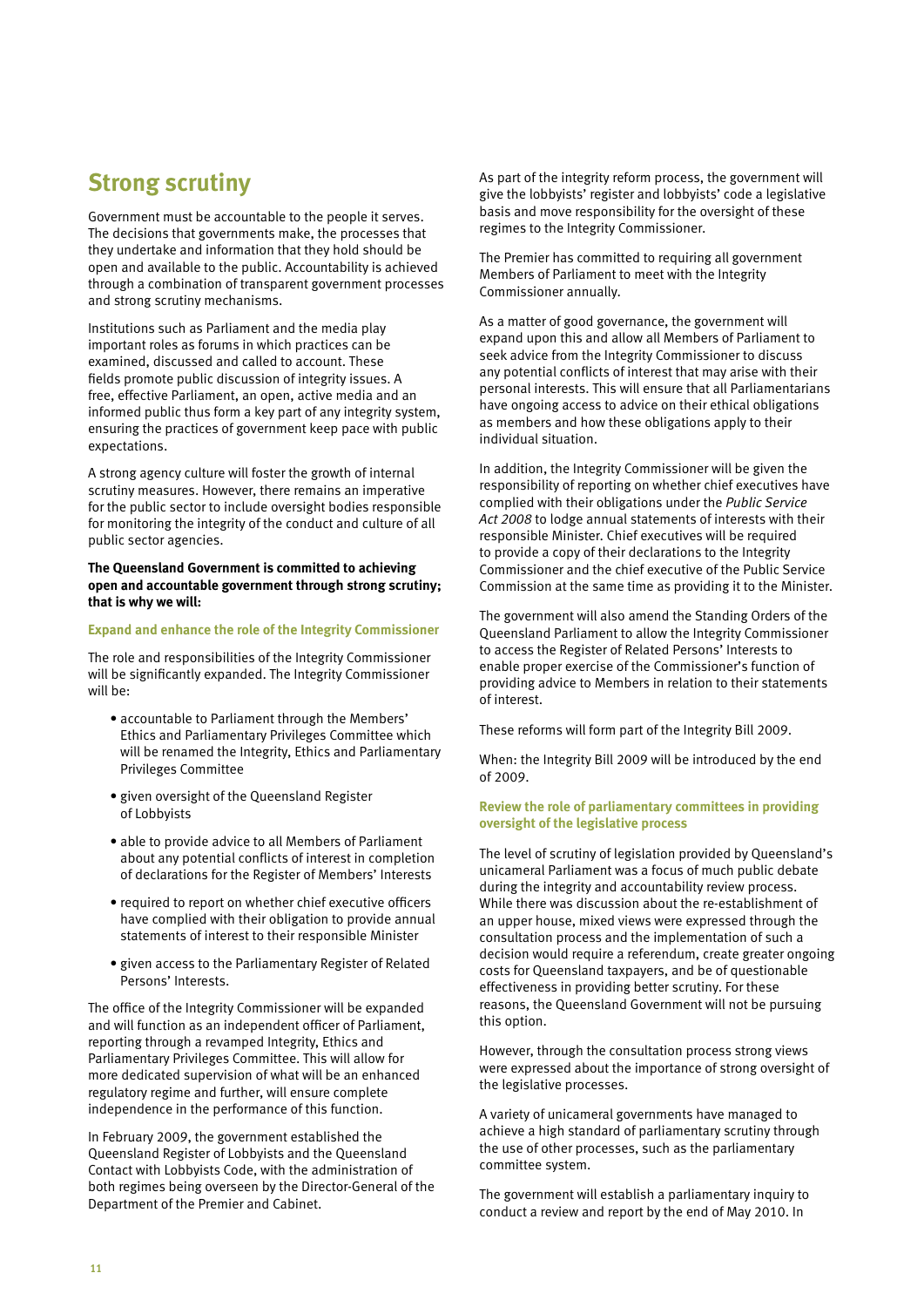undertaking this inquiry, the committee will be asked to consider:

- the role of parliamentary committees in both Australian and international jurisdictions in examining legislative proposals, particularly those with unicameral parliaments
- whether Queensland parliamentary committees can more effectively evaluate and examine legislative proposals and whether this can be achieved in a timely and cost effective way.

When: inquiry to be commissioned before the end of 2009 with a report back to Parliament by May 2010.

### **Hold regular People's Question Time**

In September 2009, the Premier, Attorney-General and members of the Integrity Round Table took part in two live online forums on integrity and accountability issues. Members of the public submitted questions prior to and during the forum and the panel's discussion of these questions was video-streamed live online for all to watch.

It is clear from the broad range of questions that were submitted which were not about integrity and accountability, that Queenslanders valued the opportunity to put their questions directly to government.

Building upon the success of the online forums conducted during the integrity and accountability review process, the government will expand this format and apply it to the regular business of government. Starting in 2010, the government will hold regular online forums in which the public can put their questions to the Premier and Ministers directly. This initiative will make the government more accessible and accountable to the public than ever before and facilitate the growth of an increasingly robust Queensland democracy.

When: the first People's Question time will be held in early 2010, with regular forums to follow.

### **Publish the pecuniary interests of Members of Parliament and Ministerial and departmental gift registers online**

The government will improve the public scrutiny of the pecuniary interests declarations of Members of Parliament by publishing the Register of Members' Interests online to improve accessibility.

In addition, ministerial and departmental gift registers will be published under agency publication schemes implemented under Right to Information reforms to ensure the receipt of all gifts over the reporting threshold can be accessed online.

When: by mid-2010.

### **Annually report on the government's responses to recommendations made by the CMC**

In order to enhance public scrutiny of how the government deals with recommendations of the CMC, an annual report will be developed for public release which will include information about action the government will take on each recommendation made by the CMC in that year.

This will ensure that all recommendations of the CMC are appropriately actioned.

When: by mid-2010.

### **Reform the State Procurement Policy**

Government contracts are entered into on behalf of the public and it is appropriate that members of the public should have the ability to scrutinise large disbursements of public money. The State Procurement Policy will be reviewed with a view to implementing a range of changes which will increase accountability in relation to procurement processes, such as:

- Increased publication of awarded contracts (by way of summary details published on the Queensland Government Chief Procurement Office website) by lowering the threshold for published contracts from \$100,000 to \$10,000 so as to align with the thresholds contained in the Commonwealth Procurement Guidelines (in effect as at 1 December 2008).
- Increased reporting on processes relating to the awarding of contracts.

When: by mid-2010.

### **Ensure publication of contracts over \$10 million**

As discussed above, government spending is carried out in the name of the public and the public should therefore have a right to scrutinise such dealings. When a significant amount of money is expended in a single transaction, the imperative for public scrutiny is increased. For this reason, the government will implement measures to require publication of contracts that are greater than \$10 million in value, so that transactions of particular significance can be subject to greater scrutiny by the public.

When: by mid-2010.

### **Mandate independent oversight of procurement processes**

The government will review state procurement processes to require the appointment of probity auditors for specified contracts over a set value, to report on whether a process has complied with the necessary standards.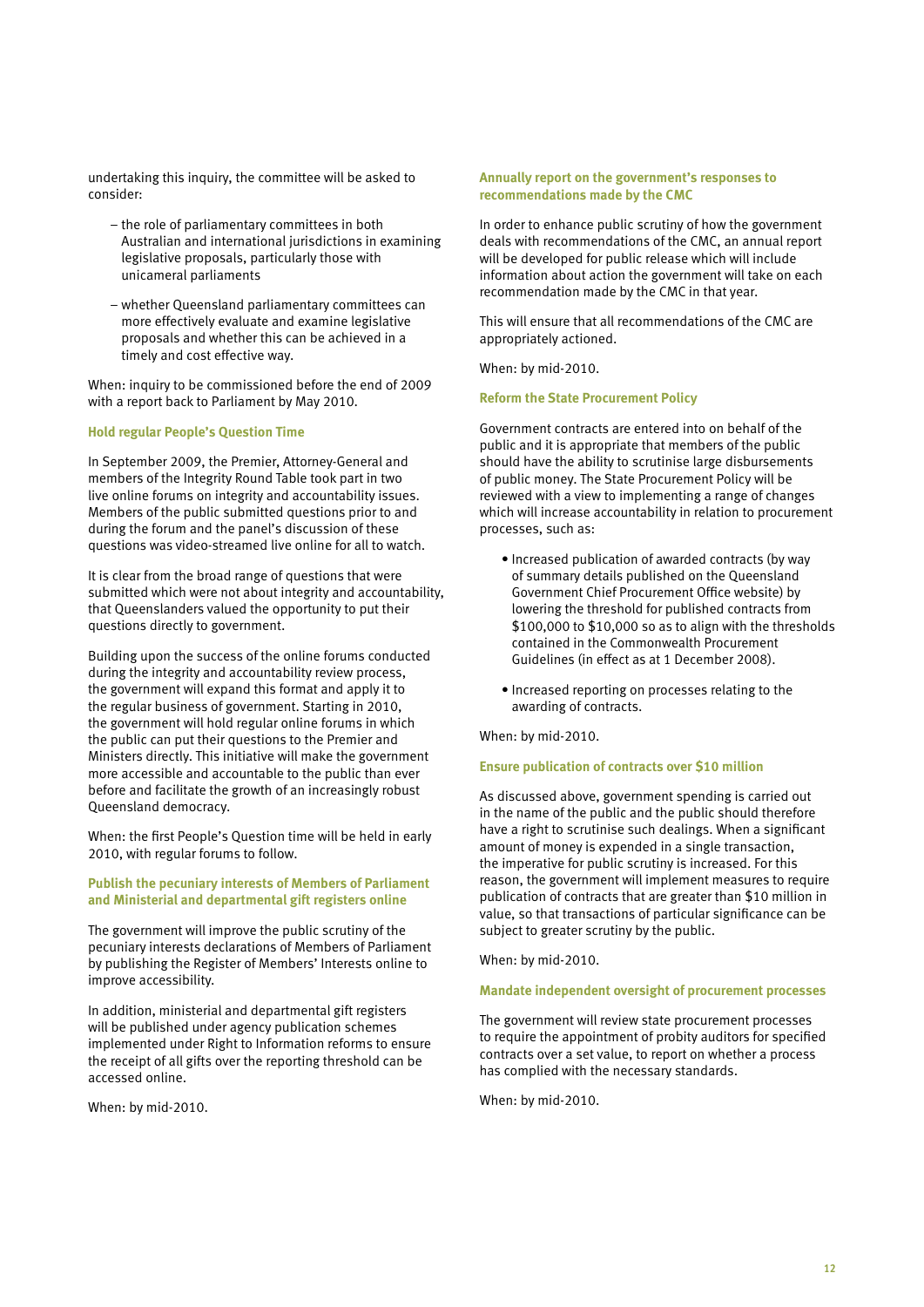### **Overhaul political donations and campaign funding if the Commonwealth does not act by July 2010**

The transparency of relationships between elected officials and political donors is a matter of public interest. During consultation a general feeling was expressed that it is necessary to enhance the transparency of such dealings to ensure that no party involved in the political process seeks or achieves improper influence through the practice of political donation.

The regulation of political donations is currently being examined by the Commonwealth Government. Given the desirability of achieving national uniformity on this issue, Queensland will have regard to the national debate, seeking to take a leading role in discussions. Queensland will seek to adopt nationally consistent policy in relation to political donations. However, if the Commonwealth does not act by July 2010, Queensland will lead the nation by introducing a cap on political donations of \$1000 per donor per year.

Any restriction on political fundraising activities will require parallel consideration of the need to increase public funding. This will ensure that any proposed measures do not restrict the ability of political parties to participate in public debate and Queensland's robust system of democracy.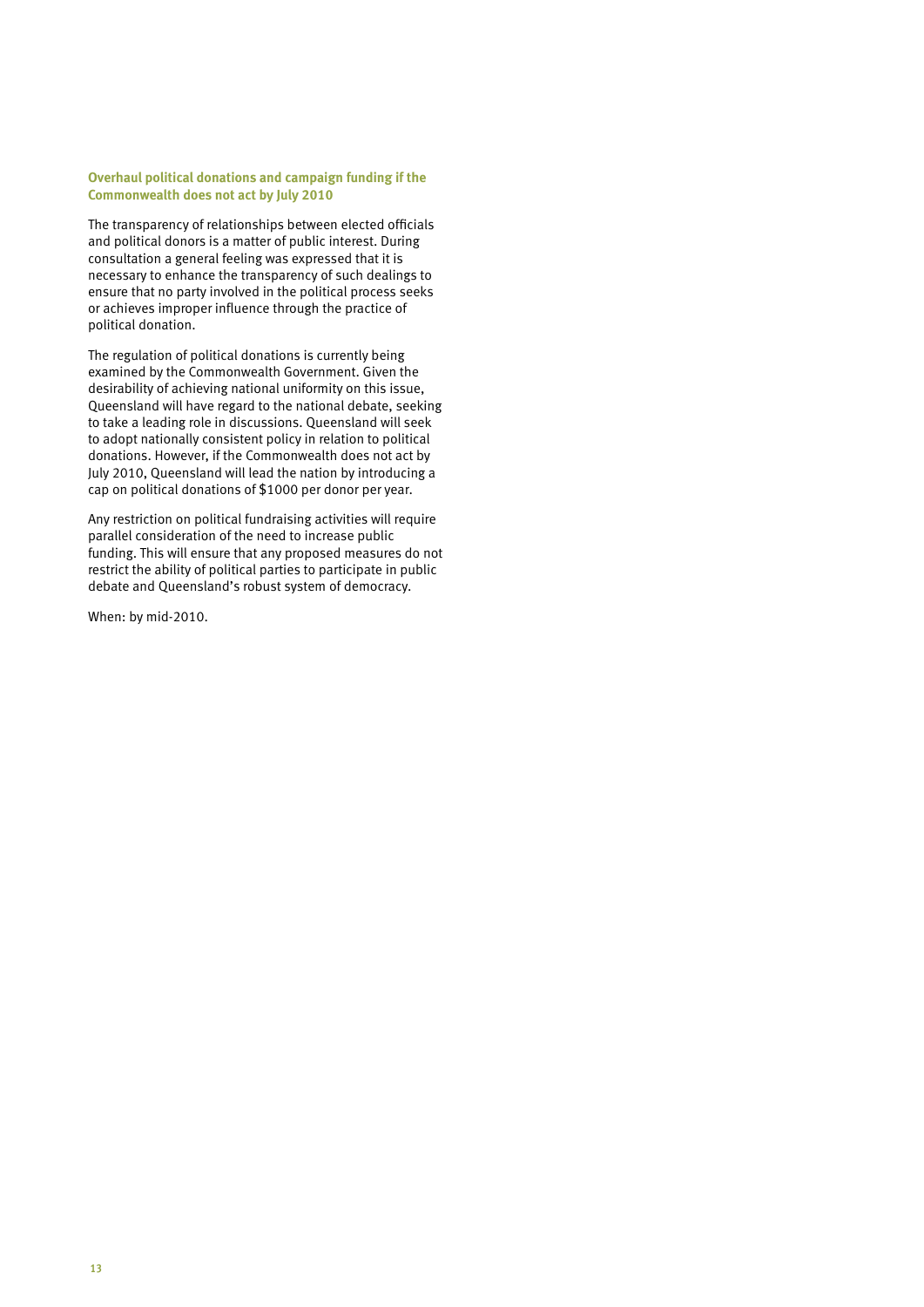### **Strong enforcement**

No system is perfect. It is therefore essential for any integrity system to have a range of enforcement mechanisms and disciplinary measures at its disposal. Queensland currently has an extensive range of institutions and measures in place to ensure that adherence to prescribed rules and obligations can be enforced across the breadth of the public sector.

A dedicated and well resourced anti-corruption body, with wide powers to investigate and compel both public officers and private persons, is a necessary feature of any integrity system. The *Crime and Misconduct Act 2001* establishes the CMC, which is the equivalent to a standing Commission of Inquiry, to improve the integrity of and reduce the incidence of misconduct in the Queensland public sector.

At an agency level, internal processes designed to identify and deal with contraventions of guidelines and standards should be accessible and appropriate outcomes should be prescribed. Internal misconduct disciplinary processes should incorporate options involving counselling and training for the least serious infractions and referral to an anti-corruption body in the case of most serious breaches. Effective whistleblowing provisions are a necessary feature to facilitate the reporting of breaches.

**The Queensland Government is committed to ensuring that coverage and powers of Queensland's enforcement regime is appropriate; that is why we will:**

**Make a formal referral to the CMC requesting that the CMC conduct an independent review of current processes for the management of police discipline and misconduct matters**

During consultation a number of submissions raised concerns about the current disciplinary processes applying to members of the Queensland Police Service.

Due to the unique power bestowed on police officers and the corresponding trust placed in them by the community to exercise these powers responsibly, it is appropriate to give separate and detailed consideration to issues of police accountability and integrity. To this end, the Attorney-General will formally refer this issue to the CMC for independent review, with a report to be tabled in Parliament.

When: the referral will be made by the end of 2009 with a report to be tabled in Parliament by mid-2010.

#### **Expand the jurisdiction of the CMC to cover GOCs**

GOCs are responsible for significant amounts of public money and should be subject to the highest levels of scrutiny and ethical standards.

The government will amend the *Government Owned Corporations Act 1993* to ensure that GOCs can be investigated by the CMC on misconduct matters. This will ensure that any incidences of corruption or alleged corruption can be appropriately pursued by the CMC.

This will form part of the Integrity Bill 2009.

When: the Integrity Bill 2009 will be introduced by the end of 2009.

**Strengthen the role of the Public Service Commission**

The government will also strengthen the role of the Public Service Commission in ensuring consistency of disciplinary sanctions and timeliness of disciplinary action and develop expertise to help chief executive officers manage disciplinary issues. The establishment of consistent and appropriate practices across the whole span of the public sector will reinforce the integrity of the Queensland system.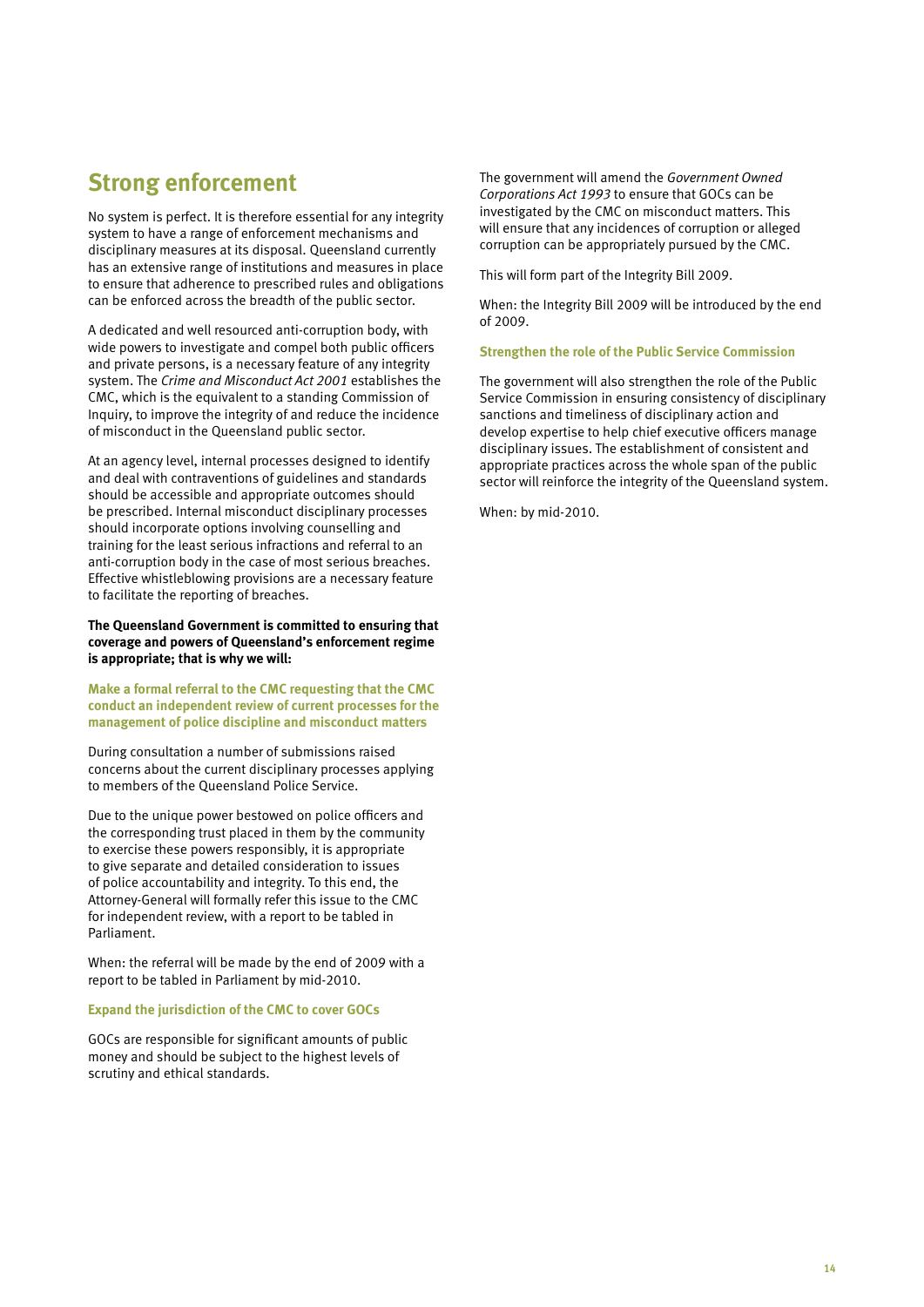## Conclusion

The work of maintaining and updating Queensland's integrity and accountability framework will never be finished.

These reforms reflect the views of the hundreds of academics, business people, statutory office holders, nonprofit organisations, human rights organisations, religious groups and interested Queenslanders who have taken part in the discussion paper process.

The reforms cover each of the four key principles identified through the consultation process and range from technical process changes to wholesale reform.

But this package of reforms is only the first step.

As new challenges evolve the Queensland system must continue to adapt and change to meet them.

Queensland will continue to strive to lead the country on accountability and integrity. We will continue to place our State at the forefront with open government delivering for all Queenslanders.

And we will achieve that by delivering strong rules, by building a strong culture, by improving and maintaining strong scrutiny and implementing strong enforcement.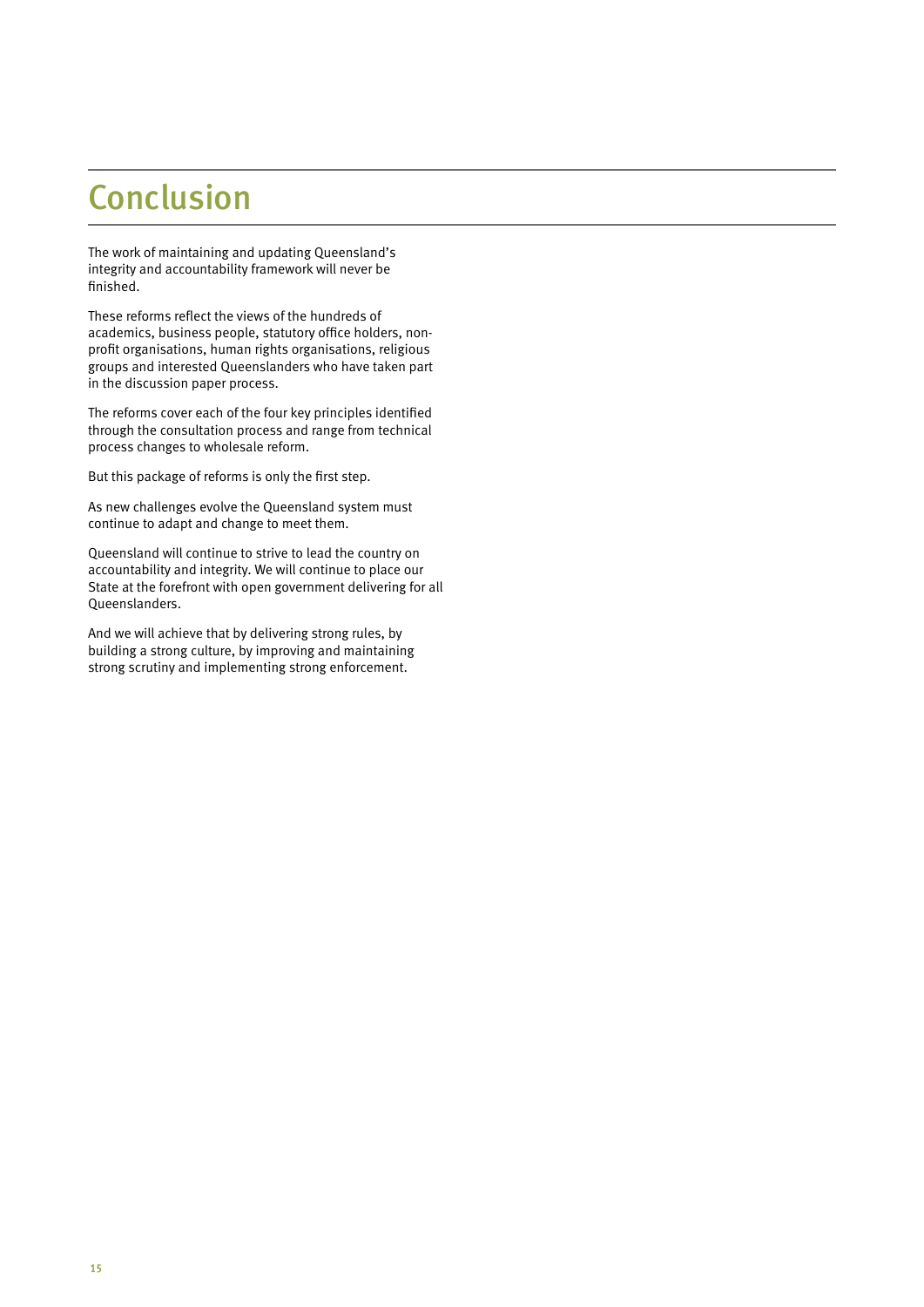## Appendix 1

### **Members of the Integrity Round Table**

Anna Bligh MP *Premier of Queensland*

Cameron Dick MP *Attorney-General and Minister for Industrial Relations*

Robert Needham *Chairperson of the Crime and Misconduct Commission*

David Solomon *Integrity Commissioner*

Anne Tiernan *Professor at the Griffith University Centre for Governance and Public Policy* 

Charles Sampford *Professor at the Queensland University of Technology Law and Justice Research Centre*

Alan Fels *Dean of the Australian and New Zealand School of Government*

Bob Longland *Former Queensland Electoral Commissioner*

Irene Moss *Former Commissioner with the Independent Commission Against Corruption and former New South Wales Ombudsman*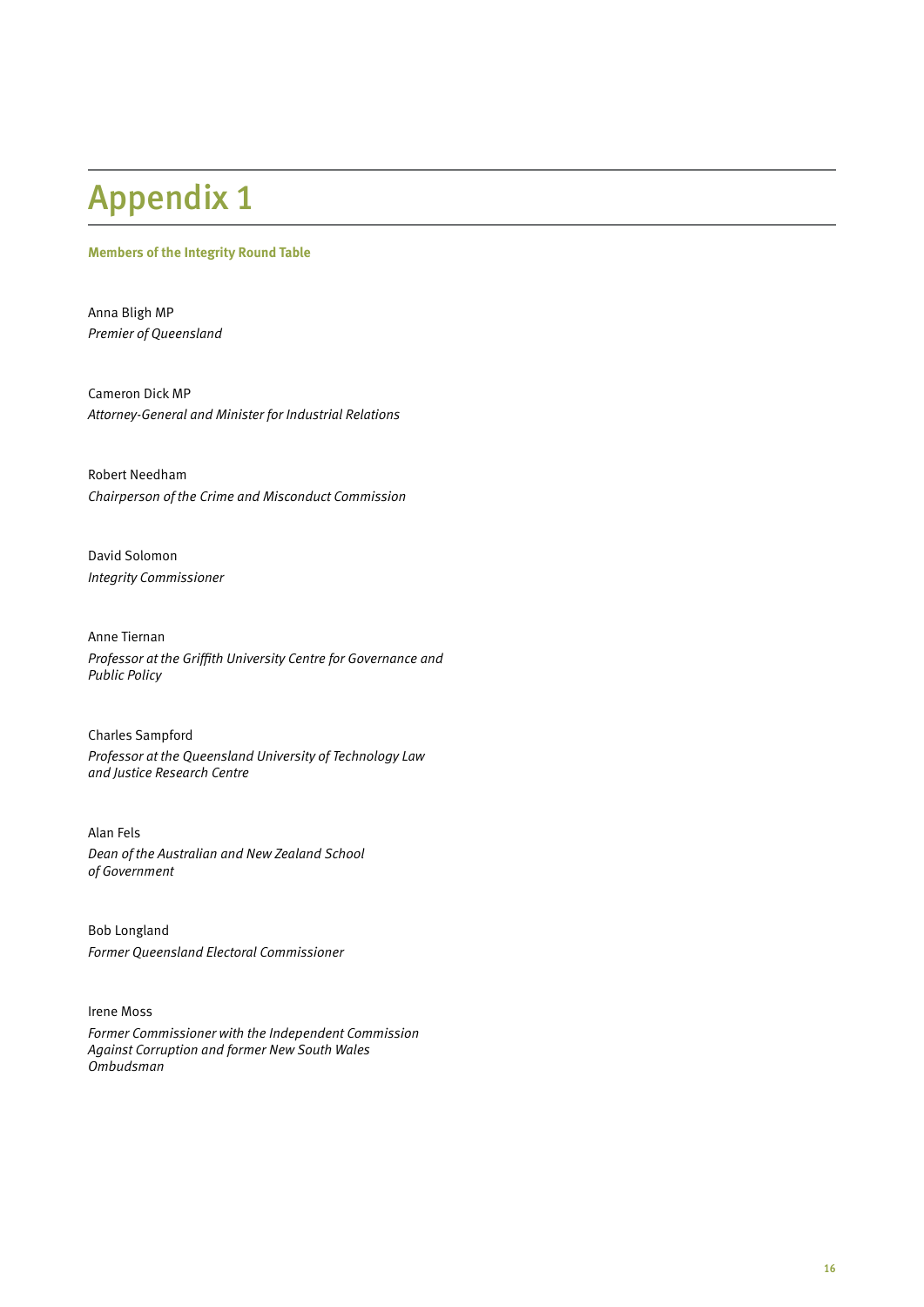## Appendix 2

### **Accountability – How does Queensland compare? (as at August 2009)**

|                                                                                                      | <b>QUEENSLAND</b>        | <b>CWTH</b>                          | <b>NSW</b>    | <b>VIC</b>     | <b>WA</b>                | <b>SA</b>              | <b>TAS</b>         | <b>NT</b>                | <b>ACT</b>               |
|------------------------------------------------------------------------------------------------------|--------------------------|--------------------------------------|---------------|----------------|--------------------------|------------------------|--------------------|--------------------------|--------------------------|
| Independent public<br>sector anti-corruption<br>body such as the<br>CMC.                             | $\checkmark$             | $\mathbf x$                          | $\checkmark$  | x              | $\checkmark$             | ×                      | $\boldsymbol{x}$ . | ×                        | x                        |
| Police anti-corruption<br>body                                                                       | $\checkmark$             | $\checkmark$                         | $\checkmark$  | $\checkmark$   | $\checkmark$             | ×                      | $\boldsymbol{x}$ . | ×                        | $\checkmark$<br>Note 1   |
| Integrity<br><b>Commissioner</b>                                                                     | $\checkmark$             | ×                                    | ×             | x              | x                        | ×                      | x<br>Note 2        | ×                        | x                        |
| <b>Register of Lobbyists</b>                                                                         | $\checkmark$             | $\checkmark$                         | $\checkmark$  | ×              | $\checkmark$             | $\mathbf x$            | ×.                 | $\mathbf x$              | x                        |
| <b>Lobbyist Code</b>                                                                                 | $\checkmark$             | $\checkmark$                         | $\checkmark$  | $\mathbf x$    | $\checkmark$             | ×                      | $\boldsymbol{x}$ . | ×                        | x                        |
| <b>Political donation</b><br>disclosure (threshold)                                                  | $\checkmark$<br>(\$1000) | $\checkmark$<br>(\$10,900)<br>Note 3 | ✓<br>(\$1000) | $\pmb{\times}$ | $\checkmark$<br>(\$1800) | ×                      | x                  | $\checkmark$<br>(\$1500) | $\checkmark$<br>(\$1000) |
| Whistleblower<br><b>Protection legislation</b>                                                       | $\checkmark$             | ×<br>Note 4                          | $\checkmark$  | $\checkmark$   | $\checkmark$             | $\checkmark$           | $\checkmark$       | $\checkmark$             | $\checkmark$             |
| <b>Recent reforms to</b><br>Freedom<br>of Information Laws                                           | $\checkmark$             | $\checkmark$                         | $\checkmark$  | ×              | x                        | ×                      | $\mathbf{x}$ ,     | ×                        | × ×                      |
| <b>Ombudsman</b>                                                                                     | $\checkmark$             | $\checkmark$                         | $\checkmark$  | $\checkmark$   | $\checkmark$             | $\checkmark$           | $\checkmark$       | $\checkmark$             | $\checkmark$             |
| <b>Public Service Code</b><br>of Conduct/Ethics                                                      | $\checkmark$             | $\checkmark$                         | $\checkmark$  | $\checkmark$   | $\checkmark$             | $\checkmark$           | $\checkmark$       | $\checkmark$             | $\checkmark$             |
| <b>Stand-alone</b><br><b>Ministerial</b><br>Code of Conduct/<br><b>Ethics</b>                        | $\checkmark$             | $\checkmark$                         | $\checkmark$  | ×              | $\checkmark$             | $\checkmark$           | $\checkmark$       | ×                        |                          |
| <b>Restrictions on</b><br>post separation<br>employment                                              | $\checkmark$             | $\checkmark$                         | x<br>Note 5   | x              | x<br>Note 6              | $\checkmark$           | x<br>Note 7        | $\mathbf x$              | ×<br>Note 6              |
| <b>Ban on direct</b><br>holding of shares<br>by Ministers and<br>Parliamentary<br><b>Secretaries</b> |                          | $\checkmark$                         | x<br>Note 8   | x              | $\checkmark$<br>Note 9   | $\checkmark$<br>Note 9 | x                  | ×                        | x                        |
| <b>Register of</b><br><b>Members' interests</b>                                                      | $\checkmark$             | $\checkmark$                         | $\checkmark$  | $\checkmark$   | $\checkmark$             | $\checkmark$           | $\checkmark$       | $\checkmark$             |                          |

\* Although this has been proposed in a specific government policy announcement.

Note 1: ACT police officers come from Australian Federal Police and are therefore considered Commonwealth Police officers and employees and are subject to the Australian Commission for Law Enforcement Integrity.

Note 2: It is likely that Tasmania will introduce an Integrity Commissioner in the near future.

Note 3: A proposed threshold of \$1500 is the subject of legislation currently being considered at a Commonwealth level.

Note 4: But the Public Service Act 1999 provides some protection for whistleblowers.

Note 5: The Parliamentary Ethics Advisor, as established by resolution of the House, has the power to advise in relation to post-separation employment – care should be exercised in considering post-separation employment.

Note 6: Codes of conduct provide that care is to be exercised in considering post-separation employment.

Note 7: It is likely that Tasmania will introduce restrictions on post separation employment in the near future.

Note 8: Premier can direct Minister to divest.

Note 9: Where a conflict of interest with portfolio responsibility exists.